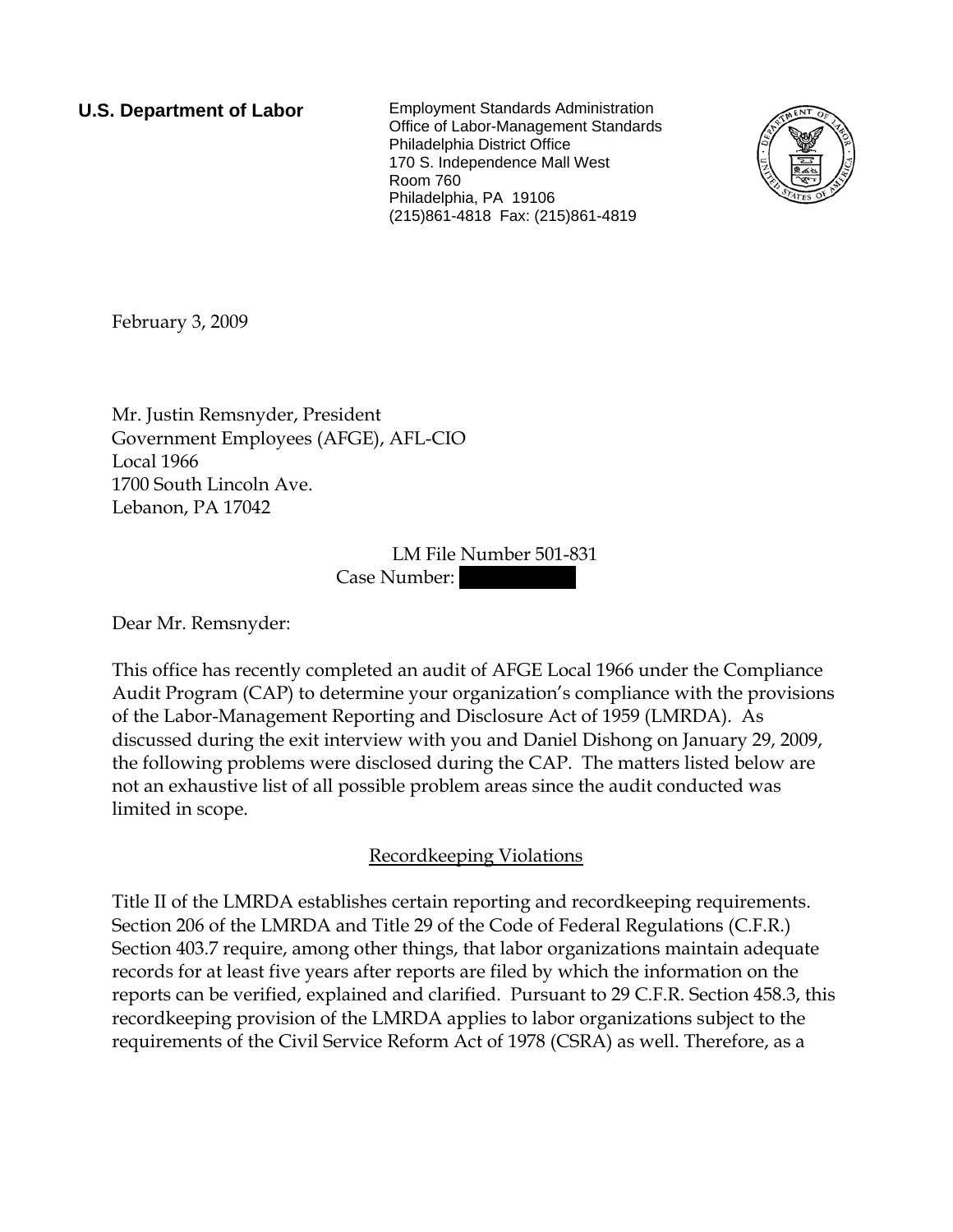Mr. Justin Remsnyder February 3, 2009 Page 2 of 5

general rule, labor organization must retain all records used or received in the course of union business.

For disbursements, this includes not only original bills, invoices, receipts, vouchers, and applicable resolutions, but also documentation showing the nature of the union business requiring the disbursement, the goods or services received, and the identity of the recipient(s) of the goods or services. In most instances, this documentation requirement can be satisfied with a sufficiently descriptive expense receipt or invoice. If an expense receipt is not sufficiently descriptive, a union officer or employee should write a note on it providing the additional information. For money it receives, the labor organization must keep at least one record showing the date, amount, purpose, and source of that money. The labor organization must also retain bank records for all accounts.

The audit of Local 1966's 2007 records revealed the following recordkeeping violation:

1. Credit Card Expenses

Local 1966 did not retain adequate documentation for credit card expenses incurred by union officers totaling at least \$6,000. Specifically, three invoices for airfare and rental cars were not retained. However, during the course of the audit, information was provided by the union to verify the expenses.

As previously noted above, labor organizations must retain original receipts, bills, and vouchers for all disbursements. The president and treasurer (or corresponding principal officers) of your union, who are required to sign your union's LM report, are responsible for properly maintaining union records.

2. Failure to Maintain Disbursement Documentation

The local did not retain adequate documentation verifying the purpose of all disbursements made by check for expenses incurred by the union. Specifically, Local 1966 was missing receipts for four expenses totaling approximately \$3,850. Labor organizations must retain original receipts, bills, and vouchers for all disbursements. However, during the course of the audit, the union obtained and provided adequate backup documentation to explain and verify the disbursements.

3. Lack of Salary Authorization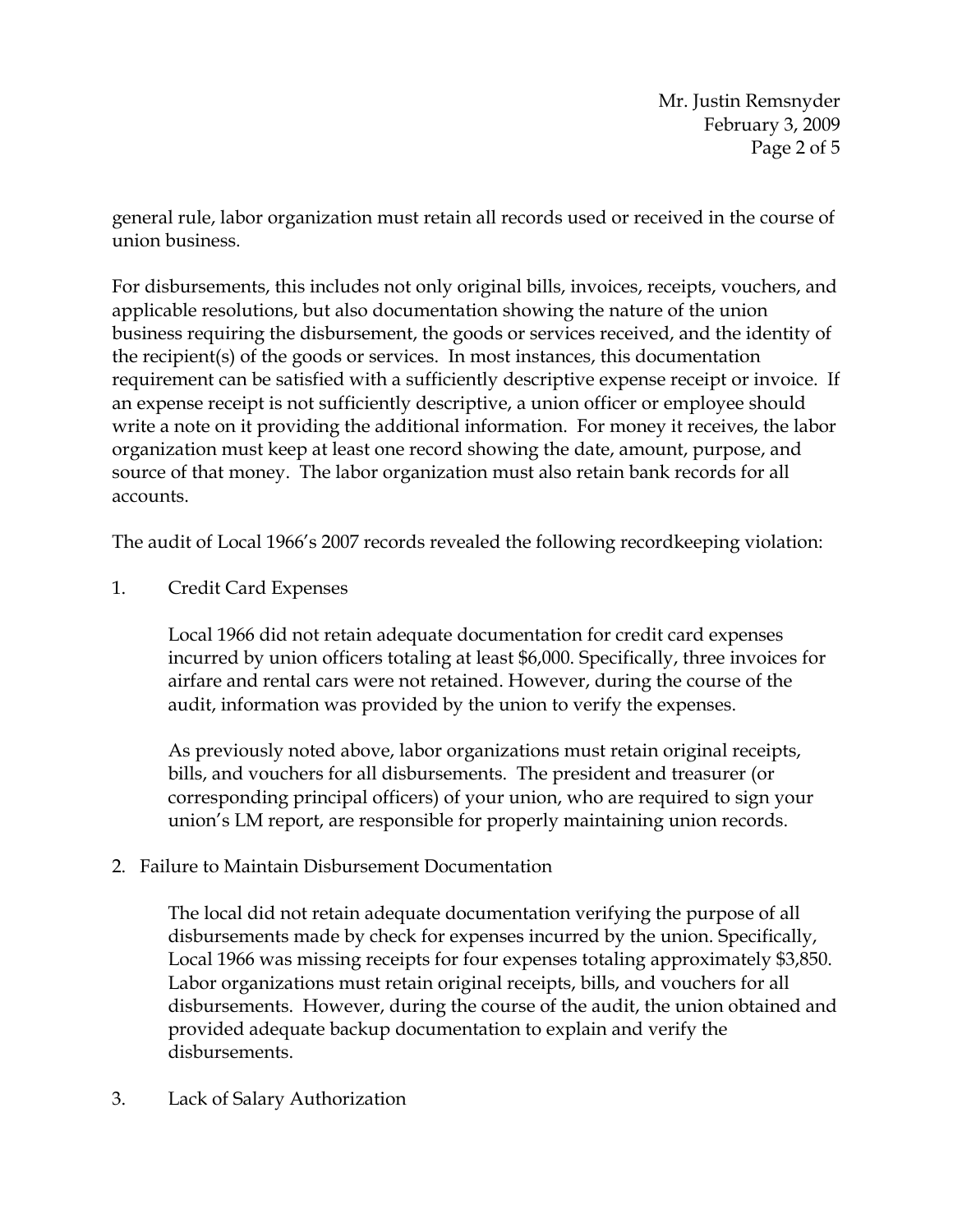Mr. Justin Remsnyder February 3, 2009 Page 3 of 5

Local 1966 did not maintain records to verify that the salaries reported in Item 24 (All Officer and Disbursements to Officers) of the LM-3 were the authorized amount and therefore were correctly reported. The union must keep a record, such as meeting minutes, to show the current salary authorized by the entity or individual in the union with the authority to establish salaries. As we discussed during the exit interview, please have the secretary-treasurer's allowance approved by the membership at your February meeting and forward me a copy of the meeting minutes no later than March 2, 2009.

Based on your assurance that Local 1966 will retain adequate documentation in the future, OLMS will take no further enforcement action at this time regarding the above violations.

# Reporting Violations

### 1. Failure to File Bylaws

Pursuant to 29 C.F.R. Section 458.3, the requirement under 29 C.F.R. Section 402.4 implementing LMRDA Section 201(a) is made applicable to labor organizations subject to the requirements of the CSRA. This provision requires labor organizations to file copies of any revised constitution and bylaws when it files its annual financial report. The audit disclosed a violation of this requirement. Local 1966 amended its constitution and bylaws in November 1999, but did not file the required copies with its LM report for that year. However, during the exit interview, you provided OLMS with a copy of your most recent bylaws.

# 2. Disbursements to Officers (LM-3)

Local 1966 did not include some reimbursements to officers totaling at least \$2,250 in the amounts reported Item 24 (All Officers and Disbursements to Officers). It appears the union erroneously reported these payments in Item 48 (Office & Administrative Expense) and Item 54 (Other Disbursements).

The union must report most direct disbursements to Local 1966 officers and some indirect disbursements made on behalf of its officers in Item 24. A "direct disbursement" to an officer is a payment made to an officer in the form of cash, property, goods, services, or other things of value. See the instructions for Item 24 for a discussion of certain direct disbursements to officers that do not have to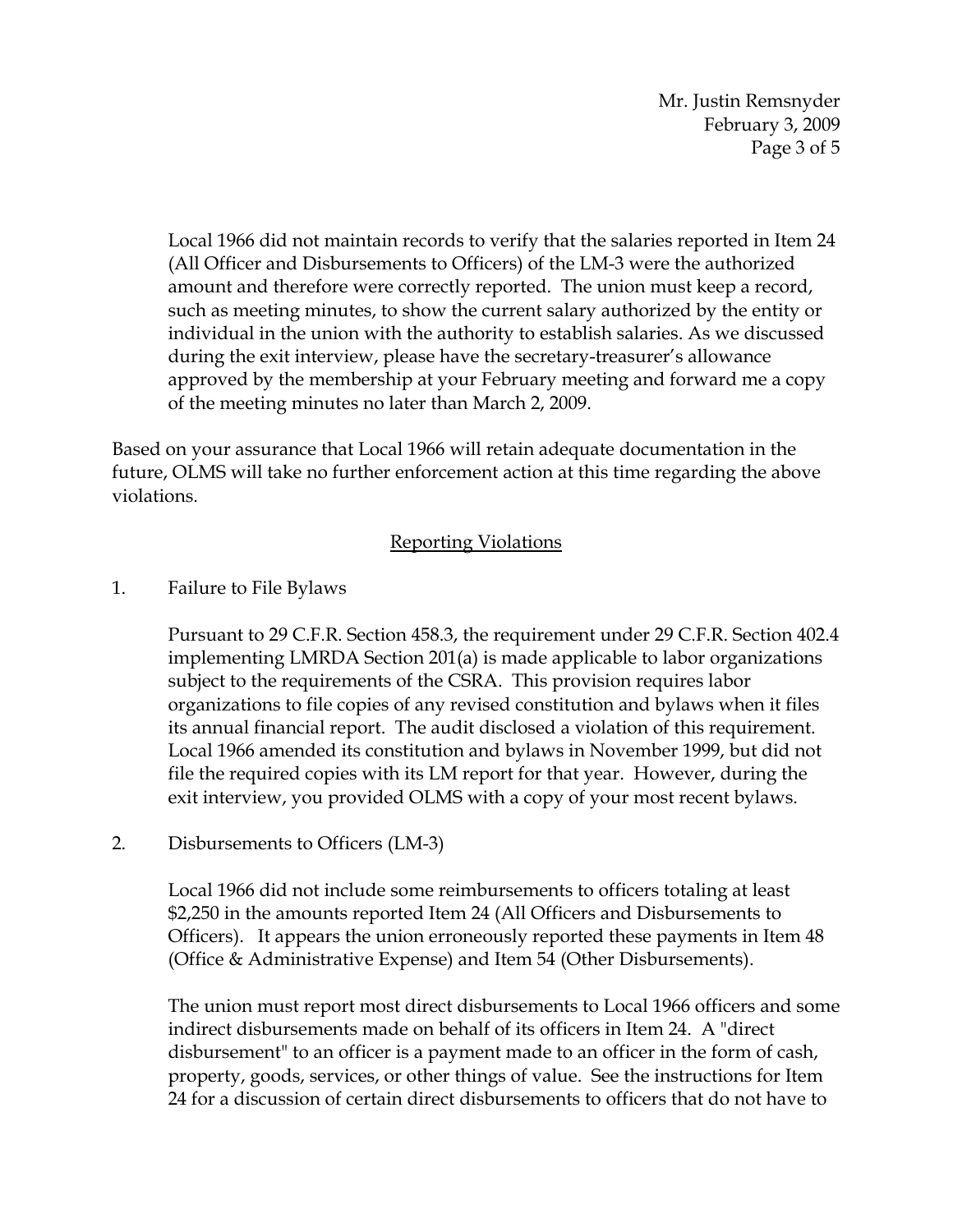Mr. Justin Remsnyder February 3, 2009 Page 4 of 5

be reported in Item 24. An "indirect disbursement" to an officer is a payment to another party (including a credit card company) for cash, property, goods, services, or other things of value received by or on behalf of an officer. However, indirect disbursements for temporary lodging (such as a union check issued to a hotel) or for transportation by a public carrier (such as an airline) for an officer traveling on union business should be reported in Item 48 (Office and Administrative Expense).

I am not requiring that Local 1966 file an amended LM report for 2007 to correct the deficient items, but Local 1966 has agreed to properly report the deficient items on all future reports it files with OLMS.

# Other Violation

The audit disclosed the following other violation:

Inadequate Bonding

The audit revealed a violation of LMRDA Section 502 (Bonding), which requires that union officers and employees be bonded for no less than 10 percent of the total funds those individuals or their predecessors handled during the preceding fiscal year.

Local 1966's officers and employees are currently bonded for \$10,000, but they must be bonded for at least \$18,100. Local 1966 should obtain adequate bonding coverage for its officers and employees immediately. Please provide proof of bonding coverage to this office as soon as possible, but not later than February 11, 2009.

I want to extend my personal appreciation to AFGE Local 1966 for the cooperation and courtesy extended during this compliance audit. I strongly recommend that you make sure this letter and the compliance assistance materials provided to you are passed on to future officers. If we can provide any additional assistance, please do not hesitate to call.

Sincerely,